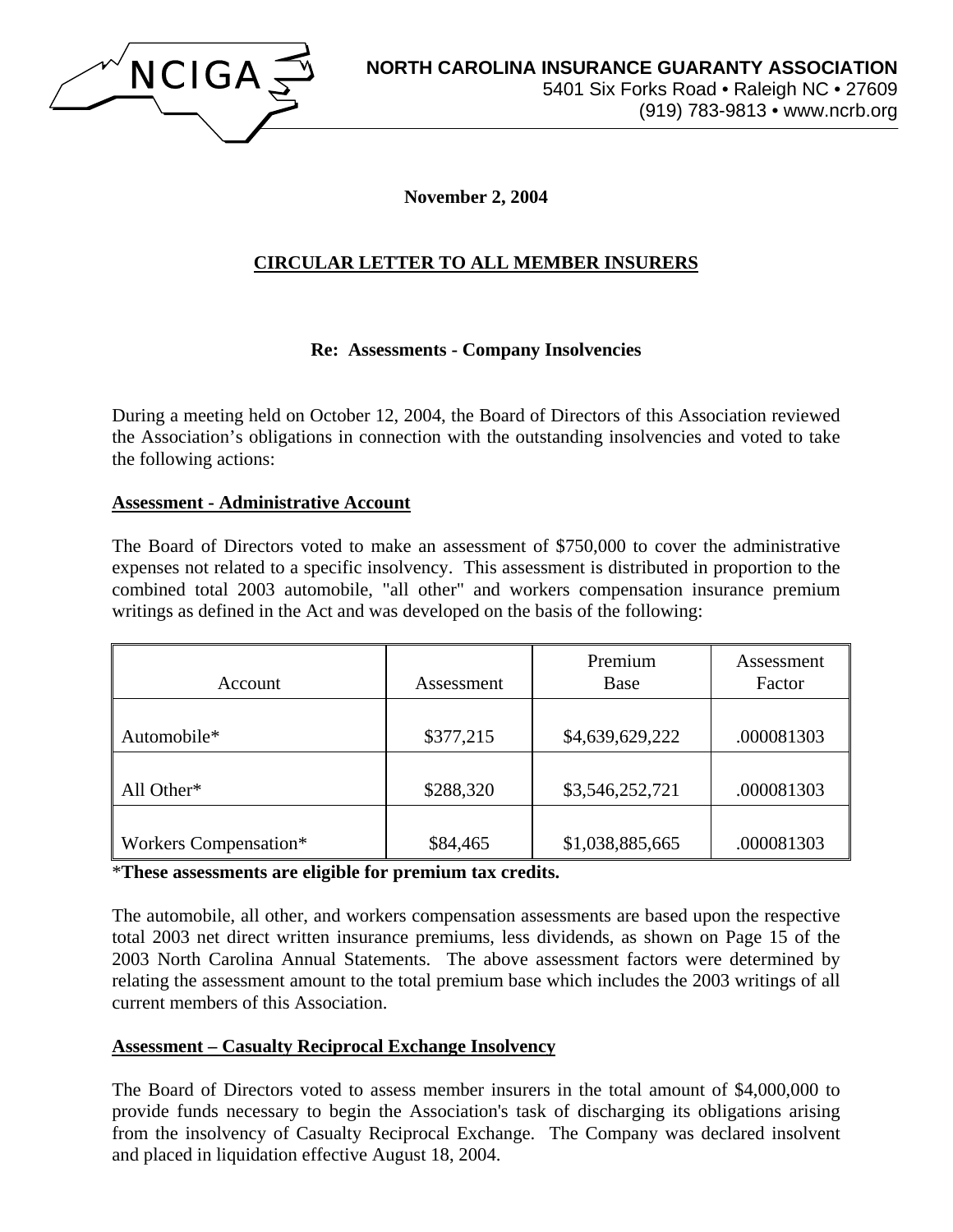The assessment as provided in Article 48, Chapter 58, General Statutes of North Carolina was developed on the basis of the following:

| Account               | Assessment  | Premium<br>Base | Assessment<br>Factor |
|-----------------------|-------------|-----------------|----------------------|
| Workers Compensation* | \$4,000,000 | \$1,038,885,665 | .003850279           |

\***These assessments are eligible for premium tax credits.** 

The workers compensation assessment is based upon the respective total 2003 net direct written insurance premiums, less dividends, as shown on Page 15 of the 2003 North Carolina Annual Statements. The above assessment factor was determined by relating the assessment amount to the total premium base which includes the 2003 writings of all current members of this Association.

## **Assessment – State Capital Insurance Company Insolvency**

The Board of Directors voted to assess member insurers in the total amount of \$500,000 to provide funds necessary to begin the Association's task of discharging its obligations arising from the insolvency of State Capital Insurance Company. The Company was declared insolvent and placed in liquidation effective June 21, 2004.

The assessment as provided in Article 48, Chapter 58, General Statutes of North Carolina was developed on the basis of the following:

| Account     | Assessment | Premium<br>Base | Assessment<br>Factor |
|-------------|------------|-----------------|----------------------|
| Automobile* | \$250,000  | \$4,639,629,222 | .000053884           |
| All Other*  | \$250,000  | \$3,546,252,721 | .000070497           |

\***These assessments are eligible for premium tax credits.** 

The automobile and all other assessments are based upon the respective total 2003 net direct written insurance premiums, less dividends, as shown on Page 15 of the 2003 North Carolina Annual Statements. The above assessment factors were determined by relating the assessment amount to the total premium base which includes the 2003 writings of all current members of this Association.

# **Assessment – Villanova Insurance Company Insolvency**

The Board of Directors voted to make an assessment of \$1,600,000 to provide funds necessary to continue the Association's task of discharging its obligations arising from the insolvency of Villanova Insurance Company. The company was declared insolvent and placed in liquidation in the state of North Carolina on November 1, 2002. The assessment as provided in Article 48, Chapter 58, General Statutes of North Carolina was developed on the basis of the following: